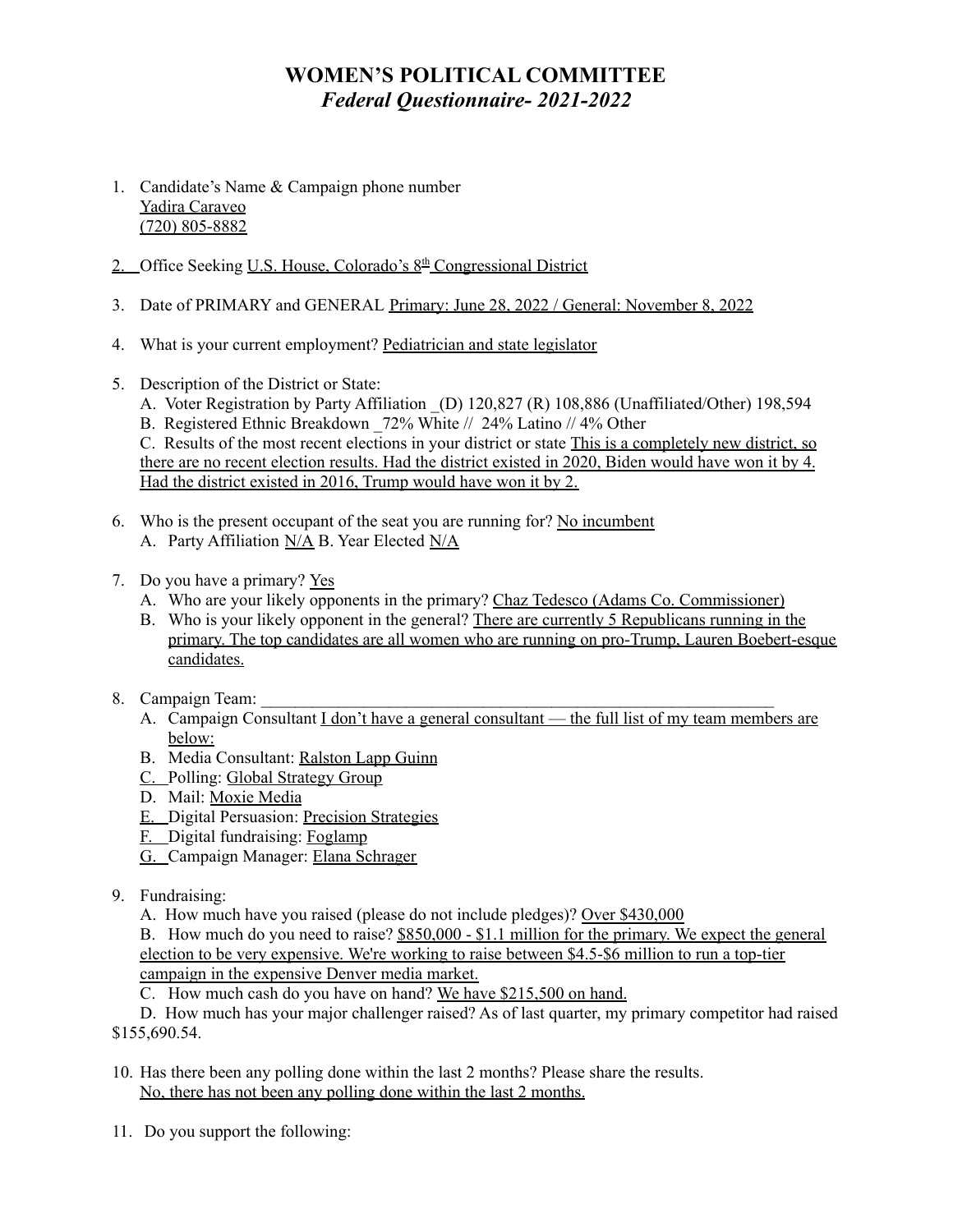|              | A. The right to choose an abortion for any reason up to the point of viability, as determined by a   |  |  |
|--------------|------------------------------------------------------------------------------------------------------|--|--|
|              |                                                                                                      |  |  |
|              | B. The right to choose an abortion at any point during the pregnancy to protect the woman's life and |  |  |
|              |                                                                                                      |  |  |
|              | C. The right of a woman to have her physician determine the best medical procedures and practices    |  |  |
|              | regarding reproductive health and abortion, subject to prevailing federal law( <b>YES</b> ) (NO)     |  |  |
|              | D. The ability of all women, regardless of income level or age, to access safe, confidential and     |  |  |
|              |                                                                                                      |  |  |
|              |                                                                                                      |  |  |
| F.           |                                                                                                      |  |  |
|              |                                                                                                      |  |  |
|              |                                                                                                      |  |  |
| $\mathbf{L}$ | The right of a minor to have access to abortion services without notifying a parent or responsible   |  |  |
|              |                                                                                                      |  |  |
|              | • if the answer to any question is "NO," please explain                                              |  |  |